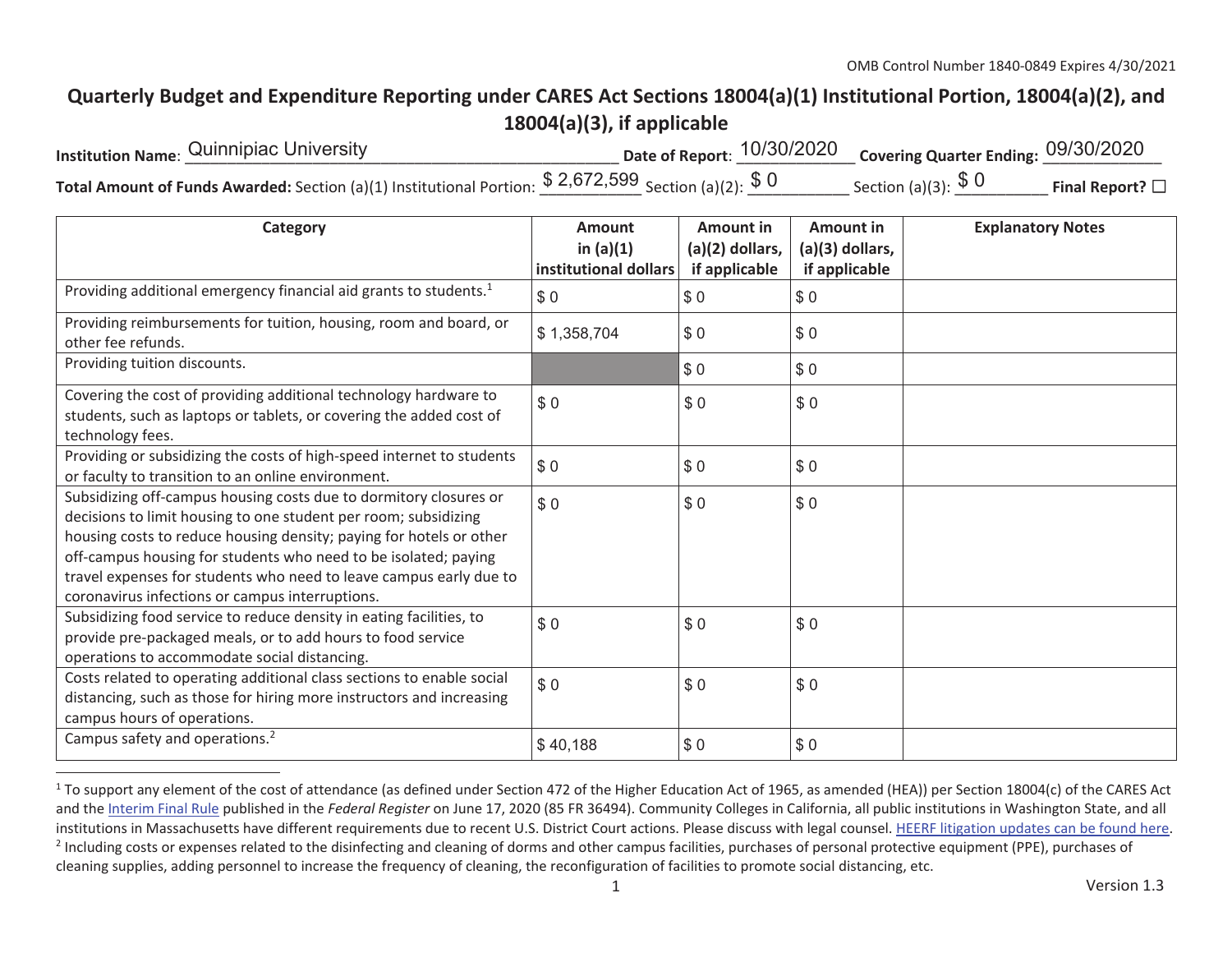OMB Control Number 1840-0849 Expires 4/30/2021

| Category                                                                                                                                                                                                                                                                               | Amount<br>in $(a)(1)$ | Amount in<br>$(a)(2)$ dollars, | Amount in<br>(a)(3) dollars, | <b>Explanatory Notes</b> |
|----------------------------------------------------------------------------------------------------------------------------------------------------------------------------------------------------------------------------------------------------------------------------------------|-----------------------|--------------------------------|------------------------------|--------------------------|
|                                                                                                                                                                                                                                                                                        | institutional dollars | if applicable                  | if applicable                |                          |
| Purchasing, leasing, or renting additional instructional equipment<br>and supplies (such as laboratory equipment or computers) to reduce<br>the number of students sharing equipment or supplies during a<br>single class period and to provide time for disinfection between<br>uses. | \$0                   | \$0                            | \$0                          |                          |
| Replacing lost revenue due to reduced enrollment.                                                                                                                                                                                                                                      |                       | \$0                            | \$0                          |                          |
| Replacing lost revenue from non-tuition sources (i.e., cancelled<br>ancillary events; disruption of food service, dorms, childcare or other<br>facilities; cancellation of use of campus venues by other<br>organizations, lost parking revenue, etc.). <sup>3</sup>                   |                       | \$0                            | \$0                          |                          |
| Purchasing faculty and staff training in online instruction; or paying<br>additional funds to staff who are providing training in addition to<br>their regular job responsibilities.                                                                                                   | \$0                   | \$0                            | \$0                          |                          |
| Purchasing, leasing, or renting additional equipment or software to<br>enable distance learning, or upgrading campus wi-fi access or<br>extending open networks to parking lots or public spaces, etc.                                                                                 | \$1,273,707           | \$0                            | \$0                          |                          |
| Other Uses of (a)(1) Institutional Portion funds. <sup>4</sup>                                                                                                                                                                                                                         | \$0                   |                                |                              |                          |
| Other Uses of (a)(2) or (a)(3) funds, if applicable. <sup>5</sup>                                                                                                                                                                                                                      |                       | \$0                            | \$0                          |                          |
| <b>Quarterly Expenditures for each Program</b>                                                                                                                                                                                                                                         | \$0                   | \$0                            | \$0                          |                          |
| <b>Total of Quarterly Expenditures</b>                                                                                                                                                                                                                                                 | \$2,672,599           |                                |                              |                          |

 $3$  Including continuance of pay (salary and benefits) to workers who would otherwise support the work or activities of ancillary enterprises (e.g., bookstore workers, foodservice workers, venue staff, etc.).

<sup>&</sup>lt;sup>4</sup> Please post additional documentation as appropriate and briefly explain in the "Explanatory Notes" section. Please note that costs for Section 18004(a)(1) Institutional Portion funds may only be used "to cover any costs associated with significant changes to the delivery of instruction due to the coronavirus, so long as such costs do not include payment to contractors for the provision of pre-enrollment recruitment activities; endowments; or capital outlays associated with facilities related to athletics, sectarian instruction, or religious worship."

<sup>&</sup>lt;sup>5</sup> Please post additional documentation as appropriate and briefly explain in the "Explanatory Notes" section. Please note that costs for Sections 18004(a)(2) and (a)(3) funds may only be used "to defray expenses, including lost revenue, reimbursement for expenses already incurred, technology costs associated with a transition to distance education, faculty and staff trainings, payroll incurred by institutions of higher education and for grants to students for any component of the student's cost of attendance (as defined under section 472 of the HEA), including food, housing, course materials, technology, health care, and child care."